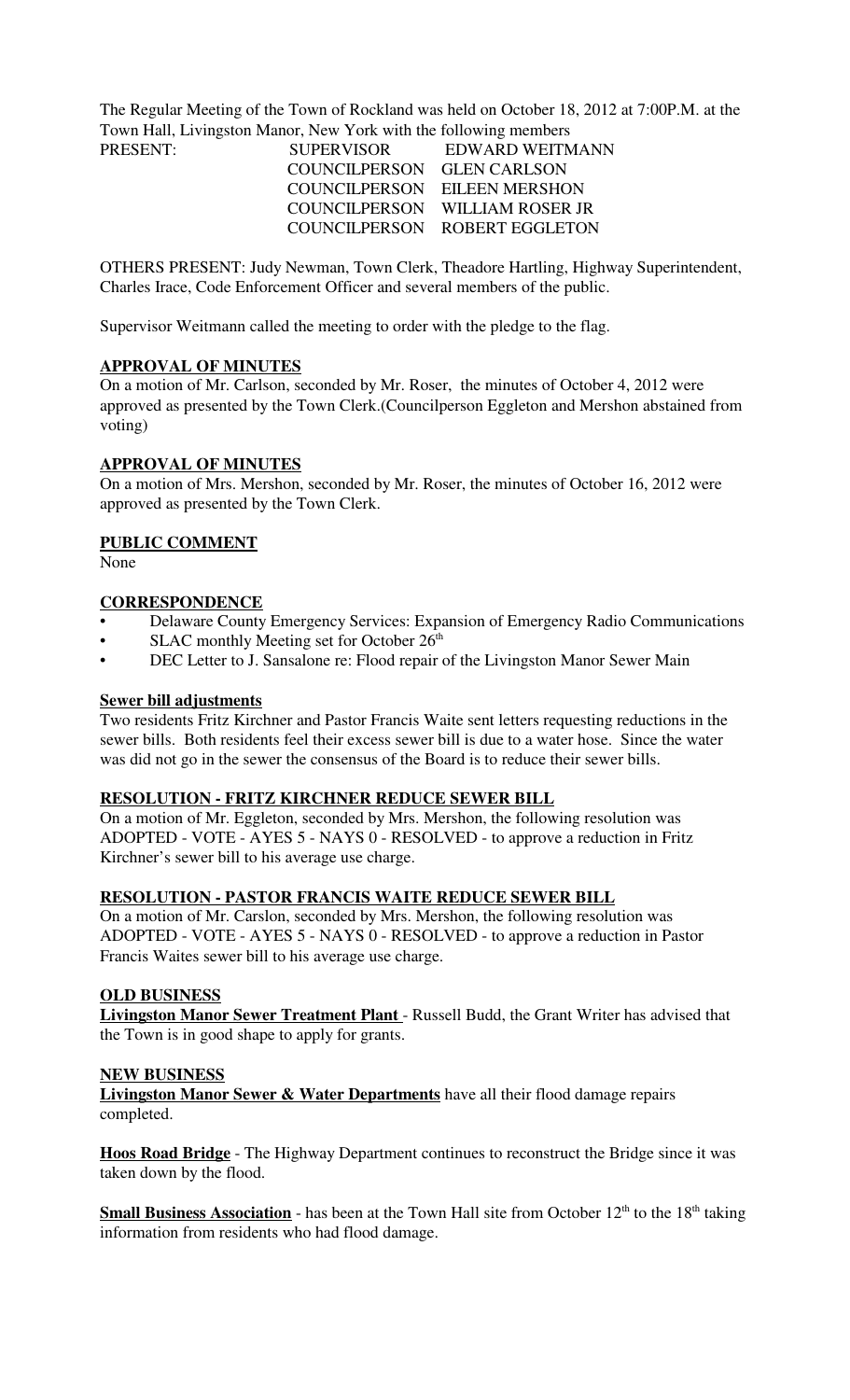# *REGULAR MEETING, TOWN OF ROCKLAND, OCTOBER 18, 2012*

### **RESOLUTION - APPROVAL ROAD NAMES FOR CAMP Na'ALEH FOR 911**

On a motion of Mr. Roser, seconded by Mrs. Mershon, the following resolution was ADOPTED - VOTE - AYES 5 - NAYS 0 - RESOLVED - to approve Camp NaAleh's request of naming their private roads known as SBL# 27-1-9 as follows: "Camp Road"; "Bluehouse Lane"; "Staff Lane"; and "Bunk Road". This action is needed for Sullivan County to assign 9-1-1 addresses for the roads in their development. 5 AYES - Carried.

**Pat Adams** - made a presentation to the Board on a survey she has completed on historical sites in the Town of Rockland. She provided Supervisor Weitmann with a CD of all the information in her booklet. Ms. Adams also provided a list of all the agencies that made contributions to compile the survey and draft the booklet..

**Dog enumeration** - There was discussion on getting someone to do a dog enumeration in the Town of Rockland. Supervisor Weitmann advises that funds should be added to the budget to complete an enumeration. The consensus of the Board is to approve this project.

**Councilperson Roser** - recommends that the Town Clerk keep a record of all the burning permits as to what fire district the applicant is located in.

### **RESOLUTION - APPROVE REMOVAL OF DUMPSTER IN MUNICIPAL PARKING LOT ROSCOE**

On a motion of Mrs. Mershon, seconded by Mr. Carlson, the following resolution was ADOPTED - VOTE - AYES 5, NAYS 0 - RESOLVED - to approve the removal of the dumpster located in the Roscoe Municipal Parking lot.

**Supervisors Monthly report** was presented. Motion by Mrs. Mershon, seconded by Mr. Carlson, to accept the Supervisor's monthly report. 5 AYES - Carried

### **RESOLUTION - SET DATE FOR PUBLIC HEARING ON PRELIMINARY BUDGET**

On a motion of Mr. Carlson, seconded by Mrs. Mershon, the following resolution was ADOPTED - VOTE - AYES 5 - NAYS 0 - RESOLVED - to set the date of November 1, 2012 at 7:15 PM for a public hearing for adoption of the 2013 Preliminary Budget.

**Ted Hartling, Highway Superintendent** reported that the deck for the Hoos Bridge will be delivered when needed. He also reported that the County will be working on the Finch Street Bridge and when it is repaired the Highway Department will do work on the repairs to Finch Street.

**Charles Irace, Code Enforcement Officer** reported that he issued 8 permits and 6 violations. He inspected 12 flood damaged properties and reported that the apartment house on Church Street, Roscoe has been closed down and foreclosed by the bank.

### **APPROVAL OF BILLS**

On a motion of Mrs. Mershon, seconded by Mr. Eggleton, the following resolution was ADOPTED - VOTE - AYES 5, NAYS 0 - RESOLVED - to approve the bills on the abstract #20 dated October 18, 2012, in the following amounts:

| General Fund                 | 327 to 339 | \$15,376.41 |
|------------------------------|------------|-------------|
| Highway                      | 294 to 312 | 45,224.20   |
| Liv. Manor Sewer             | 176 to 185 | 6,213.37    |
| <b>Roscoe Rockland Water</b> | 137 to 143 | 1,986.36    |
| Liv Manor Water              | 160 to 169 | 5,480.68    |
| Roscoe Sewer                 | 145 to 153 | 1,610.20    |
| Roscoe Rockland Light        | 38 to 39   | 1,048.79    |
| Livingston Manor Light       | 23 to 25   | 2,448.00    |
| Hazel Park Light             | 19 to 20   | 53.72       |
|                              |            |             |